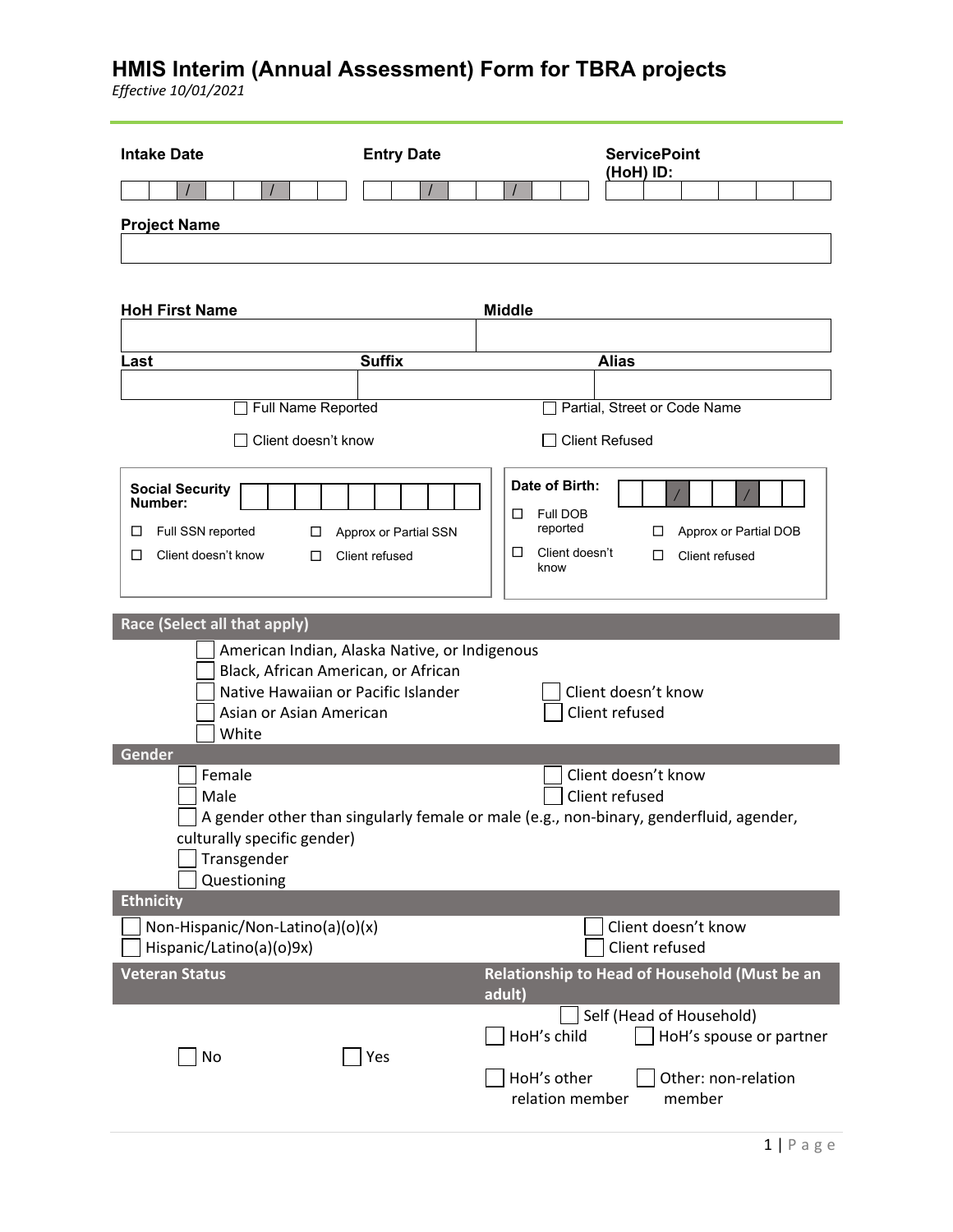| <b>Housing Move-in Date</b>                                                    |                               |
|--------------------------------------------------------------------------------|-------------------------------|
| Based on the housing move-in date above, what county was the client housed in? |                               |
| <b>Unit Address</b>                                                            |                               |
| <b>Unit City</b>                                                               |                               |
| <b>Unit Zip</b>                                                                |                               |
| Number of bedrooms in unit                                                     |                               |
| Number of people in unit                                                       |                               |
|                                                                                |                               |
| <b>Health Insurance</b><br><b>No</b><br>Ves (identify source helow)            | Client doesn't know<br>Client |

| Yes (identify source below)               | Client                                   |
|-------------------------------------------|------------------------------------------|
| <b>Source</b>                             |                                          |
| Medicaid                                  | Medicare                                 |
| State Children's Health Insurance (KCHIP) | <b>VA Medical Services</b>               |
| <b>Employer-Provided Health Insurance</b> | Health Insurance obtained through COBRA  |
| Private Pay Health Insurance              | <b>State Health Insurance for Adults</b> |
| Indian Health Services Program            | Other:                                   |

| <b>Disability</b><br>Do you have a physical, mental or emotional Impairment, a post-traumatic stress disorder, or brain injury; a<br>development disability, HIV/AIDS, or a diagnosable substance abuse problem? |                              |                                 |                                                     |                                          |                       |                               |
|------------------------------------------------------------------------------------------------------------------------------------------------------------------------------------------------------------------|------------------------------|---------------------------------|-----------------------------------------------------|------------------------------------------|-----------------------|-------------------------------|
| No.                                                                                                                                                                                                              | Yes (indicate type(s) below) |                                 |                                                     | $\Box$ Client doesn't know               | $\Box$ Client refused |                               |
|                                                                                                                                                                                                                  | <b>Physical</b>              | <b>Mental Health</b>            | <b>Chronic</b><br><b>Health</b><br><b>Condition</b> | Alcohol<br><b>コ Drugs</b><br>$\Box$ Both | <b>Developmental</b>  | <b>HIV/AIDS</b>               |
| Expected to be of long-<br>continued and indefinite<br>duration and substantially<br>impairs ability to live<br>independently:                                                                                   | Yes<br>No                    | Yes<br>$\Box$<br>П<br><b>No</b> | Yes<br>$\Box$<br>No                                 | Yes<br>$\Box$<br>$\Box$<br>No            | Yes<br>$\Box$<br>No   | $\Box$<br>Yes<br>$\Box$<br>No |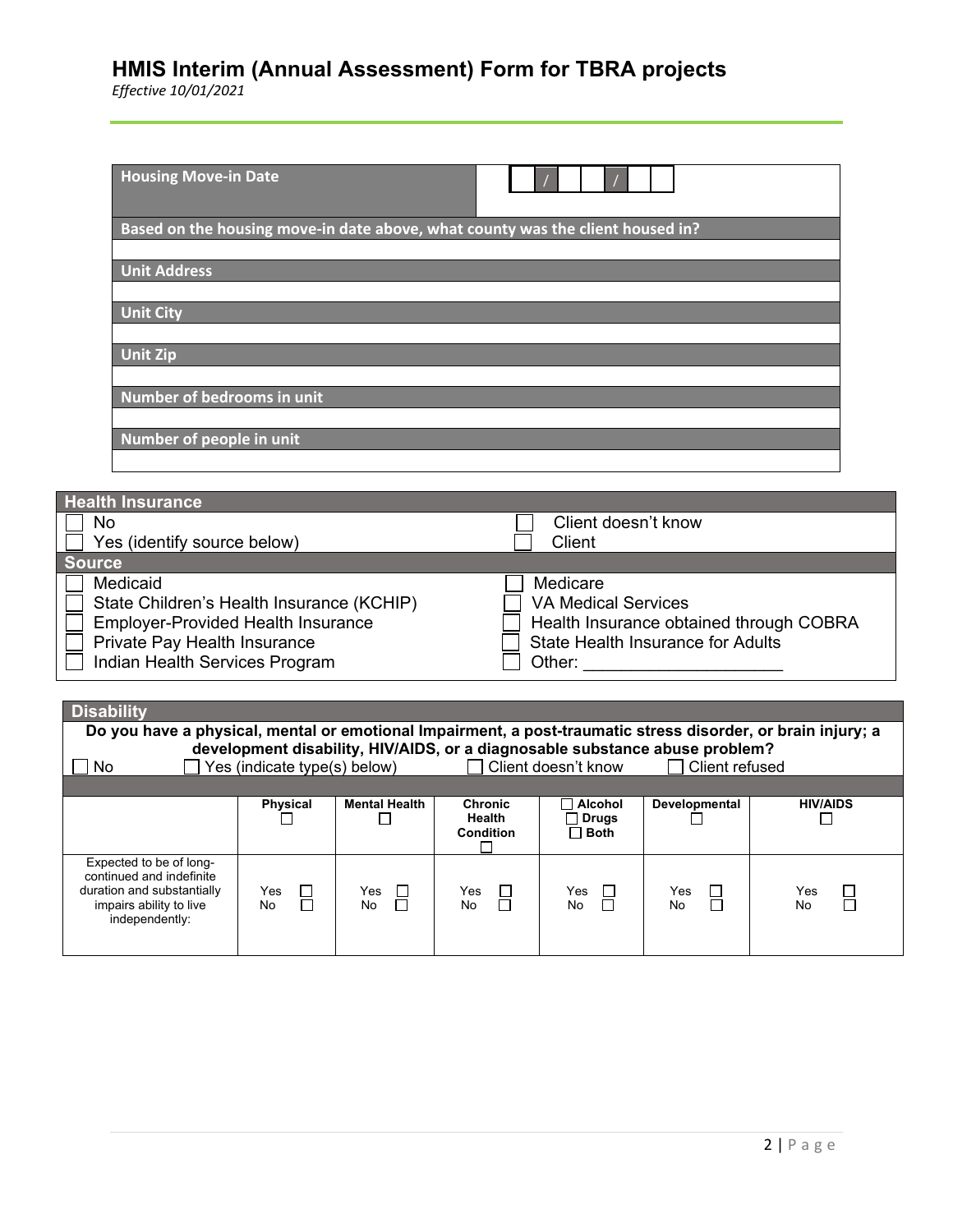# **\*\*Only answer the following questions for Adults and HoH. \*\***

| Income                                                                                                            |                             |  |  |
|-------------------------------------------------------------------------------------------------------------------|-----------------------------|--|--|
| No/None at all<br>Yes (identify source and amounts)                                                               |                             |  |  |
| Client refused<br>Client doesn't know                                                                             |                             |  |  |
| <b>Source</b>                                                                                                     | <b>Amount:</b>              |  |  |
| Earned income (i.e., employment income)                                                                           | \$<br>-00                   |  |  |
| Unemployment Insurance                                                                                            | \$<br>00                    |  |  |
| Supplemental Security Income (SSI)                                                                                | \$<br>. 00                  |  |  |
| Social Security Disability Income (SSDI)                                                                          | \$<br>00                    |  |  |
| <b>Retirement Income from Social Security</b>                                                                     | \$<br>00                    |  |  |
| VA Service-Connected Disability                                                                                   | \$<br>. 00                  |  |  |
| Compensation                                                                                                      |                             |  |  |
| VA Non-Service-Connected Disability Pension                                                                       | \$<br>. 00                  |  |  |
| <b>Worker's Compensation</b>                                                                                      | \$<br>.00                   |  |  |
| Temporary Assistance for Needy Families                                                                           | \$<br>00                    |  |  |
| (TANF)                                                                                                            |                             |  |  |
| General Assistance (GA)                                                                                           | \$<br>00                    |  |  |
| Private disability Insurance                                                                                      | \$<br>00                    |  |  |
| Pension or retirement income from a former                                                                        | \$<br>00                    |  |  |
| job                                                                                                               |                             |  |  |
| <b>Child Support</b>                                                                                              | \$<br>00                    |  |  |
| Alimony or other spousal support                                                                                  | \$<br>.00                   |  |  |
| Other source:                                                                                                     | \$<br>.00                   |  |  |
| <b>Total Monthly Income:</b>                                                                                      | \$                          |  |  |
| <b>Non-Cash Benefits</b>                                                                                          |                             |  |  |
| No/None at all                                                                                                    | Yes (Identify source below) |  |  |
| Client doesn't know                                                                                               | Client refused              |  |  |
| Source                                                                                                            |                             |  |  |
| Supplemental Nutrition Assistance Program (SNAP)                                                                  |                             |  |  |
| Special Supplemental, Nutrition Program for Women, Infants, and Children (WIC)<br><b>TANF Child Care services</b> |                             |  |  |
| <b>TANF</b> transportation services                                                                               |                             |  |  |
| <b>Other TANF-funded services</b>                                                                                 |                             |  |  |
| Other:                                                                                                            |                             |  |  |
|                                                                                                                   |                             |  |  |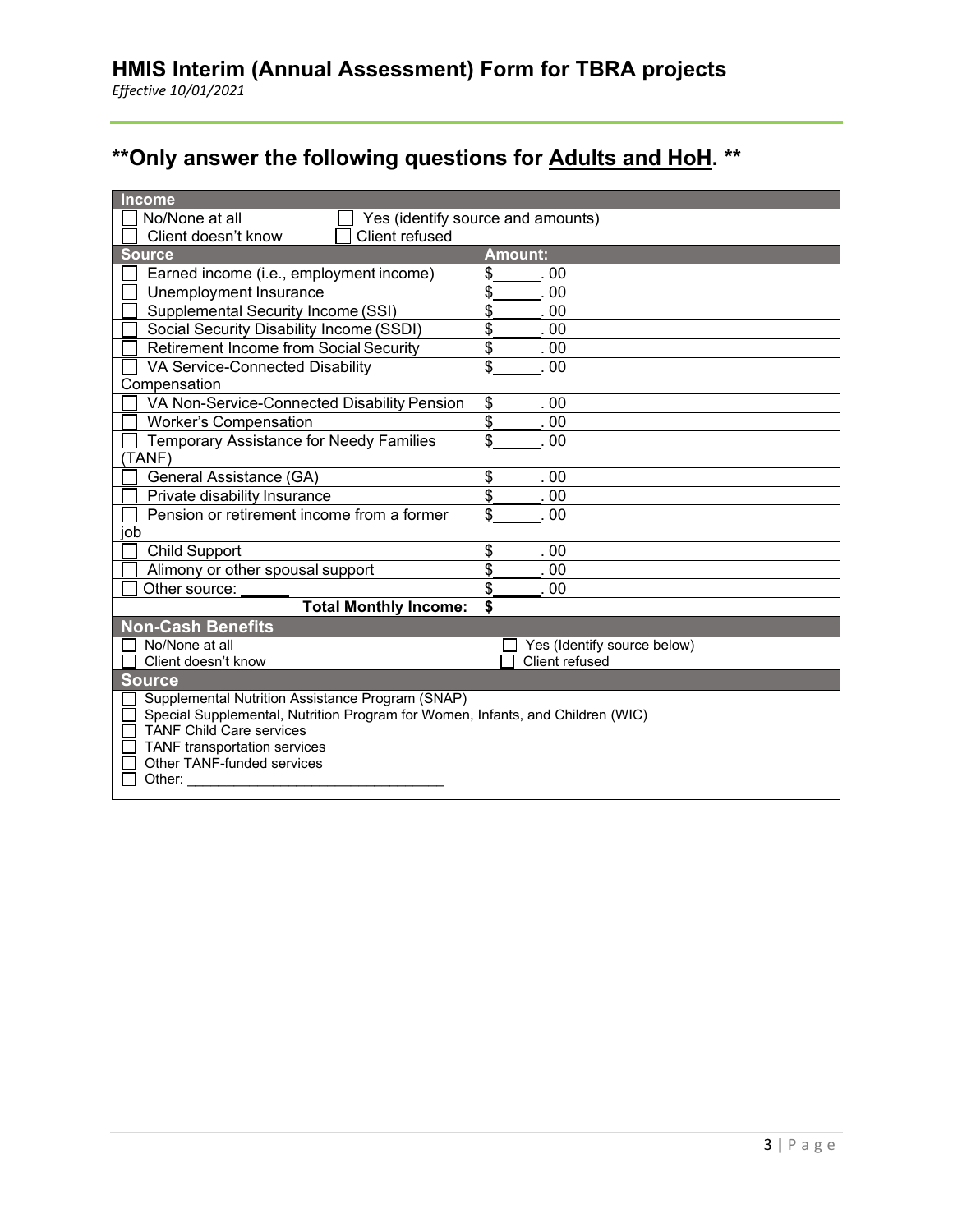| <b>Client's Prior Living Situation - Prior to Project Entry</b>                                                                                                                                                                                                                                                                                       |                                                                                                                                                                                                                                                                                                                                                                                                                                                                                                                                             |                                                                                                                                                                                                                                                                                                                                                                                                                                                                                                                                                                                                                                                                                                                                                                                                                                                                                                                                                                                                                            |                                                        |  |  |
|-------------------------------------------------------------------------------------------------------------------------------------------------------------------------------------------------------------------------------------------------------------------------------------------------------------------------------------------------------|---------------------------------------------------------------------------------------------------------------------------------------------------------------------------------------------------------------------------------------------------------------------------------------------------------------------------------------------------------------------------------------------------------------------------------------------------------------------------------------------------------------------------------------------|----------------------------------------------------------------------------------------------------------------------------------------------------------------------------------------------------------------------------------------------------------------------------------------------------------------------------------------------------------------------------------------------------------------------------------------------------------------------------------------------------------------------------------------------------------------------------------------------------------------------------------------------------------------------------------------------------------------------------------------------------------------------------------------------------------------------------------------------------------------------------------------------------------------------------------------------------------------------------------------------------------------------------|--------------------------------------------------------|--|--|
| (Select one Living Situation and answer the corresponding questions in the order in which they appear)                                                                                                                                                                                                                                                |                                                                                                                                                                                                                                                                                                                                                                                                                                                                                                                                             |                                                                                                                                                                                                                                                                                                                                                                                                                                                                                                                                                                                                                                                                                                                                                                                                                                                                                                                                                                                                                            |                                                        |  |  |
| <b>Literally Homeless Situation</b>                                                                                                                                                                                                                                                                                                                   | <b>Institutional Situation</b>                                                                                                                                                                                                                                                                                                                                                                                                                                                                                                              | <b>Transitional/Permanent Housing</b><br><b>Situation</b>                                                                                                                                                                                                                                                                                                                                                                                                                                                                                                                                                                                                                                                                                                                                                                                                                                                                                                                                                                  | <b>Other</b>                                           |  |  |
| $\Box$ Place not meant for habitation<br>(e.g. a vehicle, abandoned building,<br>bus/train/subway station, airport,<br>anywhere outside).<br>Emergency shelter, including hotel<br>LI<br>or motel paid for with emergency<br>shelter voucher<br>$\Box$ Safe Haven                                                                                     | $\Box$ Foster care home or<br>foster group home<br>$\Box$ Hospital or other<br>residential non-psychiatric<br>medical facility<br>$\Box$ Jail, prison or juvenile<br>detention facility<br>$\Box$ Long-term care facility or<br>nursing home<br>$\Box$ Psychiatric hospital or<br>other psychiatric facility<br>$\Box$ Substance abuse<br>treatment facility or detox<br>center                                                                                                                                                             | $\Box$ Residential project or halfway house with no<br>homeless criteria<br>$\Box$ Hotel or motel paid for without emergency<br>shelter voucher<br>$\Box$ Transitional housing for homeless persons<br>(including homeless youth)<br>$\Box$ Host Home (non-crisis)<br>Staying or living in a friend's room, apartment or<br>house<br>$\Box$ Staying or living in a family member's room,<br>apartment or house<br>Rental by client, with GPD TIP housing<br>subsidy<br>Rental by client, with VASH housing subsidy<br>$\Box$ Permanent housing (other than RRH) for<br>formerly homeless persons<br>$\Box$ Rental by client, with RRH or equivalent<br>subsidy<br>Rental by client, with HCV voucher (tenant or<br>project based)<br>$\Box$ Rental by client in a public housing unit<br>$\Box$ Rental by client, no ongoing housing subsidy<br>Rental by client with other ongoing housing<br>subsidy<br>$\Box$ Owned by client, with ongoing housing<br>subsidy<br>$\Box$ Owned by client, no ongoing housing<br>subsidy | $\Box$ Client doesn't<br>know<br>$\Box$ Client refused |  |  |
| Length of Stay in Prior Living<br>Situation (i.e. the literally homeless<br>situation identified above)?<br>One night or less<br>ΙI<br>Two to six nights<br>One week or more but less than<br>Ш<br>one month<br>$\Box$<br>One month or more but less than<br>90 days<br>$\Box$ 90 days or more but less than one<br>year<br>$\Box$ One year or longer | Length of Stay in Prior<br>Living Situation (i.e. the<br>institutional situation<br>identified above)?<br>One night or less<br>Two to six nights<br>$\Box$<br>One week or more but<br>$\Box$<br>less than one month<br>$\Box$ One month or more but<br>less than 90 days<br>$\Box$ 90 days or more but less<br>than one year<br>$\Box$ One year or longer<br>Did you stay in the<br>institutional situation less<br>than 90 days?<br>$\Box$ Yes (If YES - Complete<br>SECTION III)<br>$\Box$ No (If NO - End<br>Homeless History Interview) | Length of Stay in Prior Living Situation (i.e.<br>the housing situation identified above)<br>$\Box$ One night or less<br>$\Box$ Two to six nights<br>$\Box$ One week or more but less than one month<br>One month or more but less than 90 days<br>$\Box$<br>$\Box$<br>90 days or more but less than one year<br>$\Box$ One year or longer<br>Did you stay in the housing situation less<br>than 7 nights?<br>$\Box$ Yes (If YES – Complete SECTION III)<br>$\Box$ No (If NO – End Homeless History Interview)                                                                                                                                                                                                                                                                                                                                                                                                                                                                                                             | □ Client doesn't<br>know<br>$\Box$ Client refused      |  |  |
| $\Box$ N/A<br>(Complete SECTION IV Below)                                                                                                                                                                                                                                                                                                             | On the night before<br>entering the institutional<br>situation did you stay on<br>the streets, in emergency<br>shelter or a safe haven?<br>$\Box$ Yes (If YES – Complete<br>SECTION IV)<br>$\Box$ No (If NO – End<br>Homeless History Interview)                                                                                                                                                                                                                                                                                            | On the night before entering the housing<br>situation did you stay on the streets, in<br>emergency shelter or a safe haven?<br>$\Box$ Yes (If YES – Complete SECTION IV)<br>$\Box$ No (If NO – End Homeless History Interview)                                                                                                                                                                                                                                                                                                                                                                                                                                                                                                                                                                                                                                                                                                                                                                                             | $\Box$ Client doesn't<br>know<br>$\Box$ Client refused |  |  |